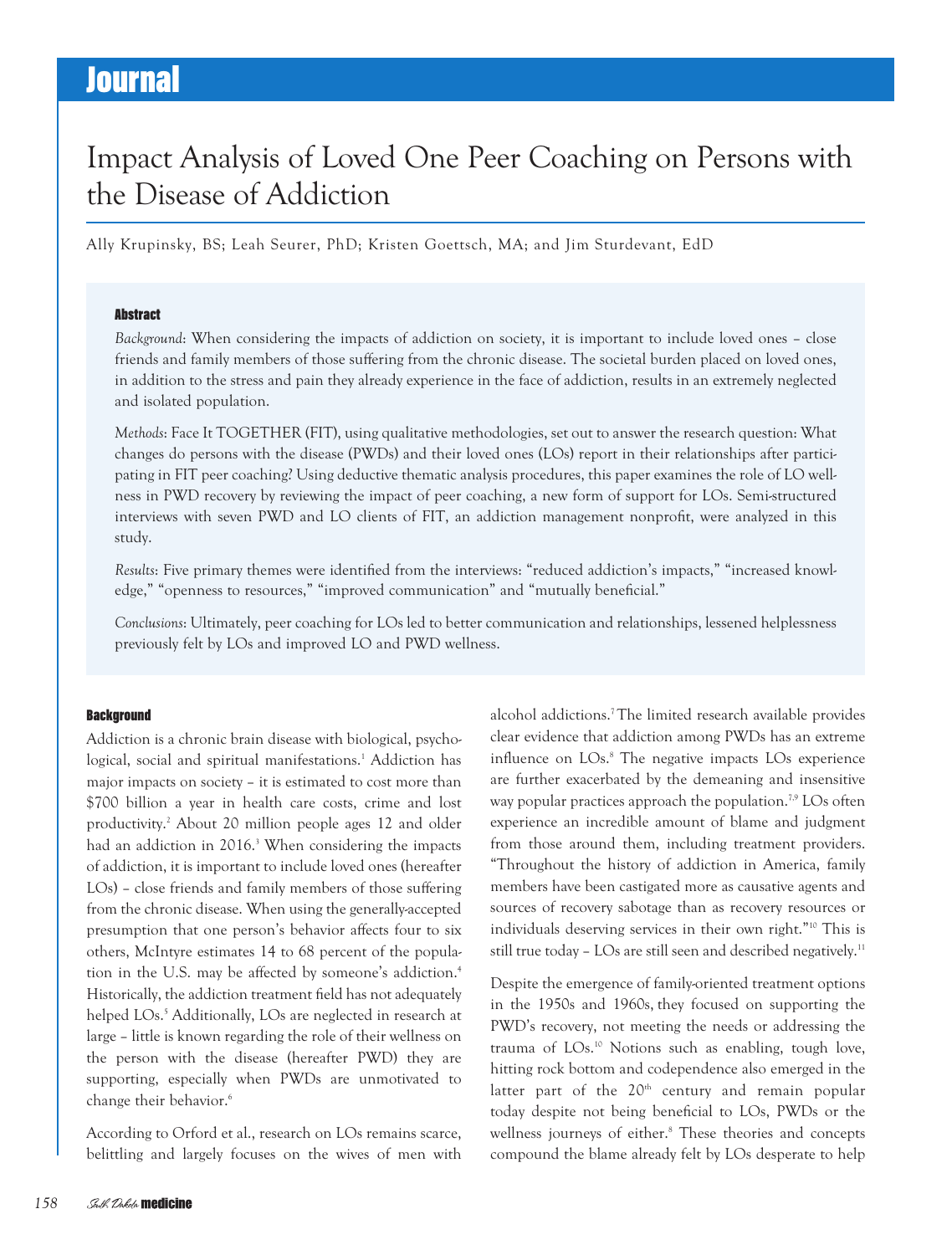get PWDs well.7

Research has shown that involving LOs in the addiction recovery process often results in better chances of success and reinforces positive changes among PWDs.<sup>5</sup> For more PWDs to get well from addiction, LOs need access to effective, nonjudgmental resources. Non-confrontational approaches, for example, have consistently seen higher success rates, but the rhetoric surrounding the role of LOs still promotes confrontational approaches like tough love.5,6 Recent studies show the Al-Anon concepts of LOs accepting powerlessness and detaching from PWDs may not be productive.<sup>8</sup> Al-Anon groups encourage LOs to let PWDs "hit bottom," and warn them against the " 'disease' of codependence," though those concepts are not evidencebased.5 LOs are frequently told to detach from PWDs if they are unmotivated to change, or to force them into treatment.5 This results in LOs either passively waiting for change, or aggressively demanding it – neither of which fosters motivation to change or work toward addiction wellness.<sup>5</sup>

Al-Anon, the Johnson Institute intervention and CRAFT are the most common forms of support. The three techniques all vary in confrontation styles and emphasis on LO wellness.6 Through skills training, CRAFT places an emphasis on empowerment and self-care, which leads to improvements in LO self-esteem and independence.<sup>8</sup> Al-Anon advocates detachment from PWDs and encourages LOs to accept their powerlessness over PWDs.<sup>6</sup> The Johnson Model intervention centers around a confrontational meeting where LOs describe the effect of the PWD's addiction and demand treatment, with little focus on LO wellness.6 In a randomized clinical trial, Miller, Meyers and Tonigan evaluated the effectiveness of these three methods. The researchers identified that CRAFT stands alone in measuring outcomes related to LO wellbeing and was found to be considerably more efficacious in getting PWDs into treatment.<sup>6</sup> In more recent analyses, CRAFT resulted in far higher rates of PWDs engaging in treatment and improved conditions for LOs.<sup>8,12</sup> While CRAFT is clearly successful in terms of treatment engagement and LO wellbeing, there is still a lack of services available to LOs nationwide, as well as a gap in nonjudgmental research surrounding their roles.

Face It TOGETHER (hereafter FIT), created in South Dakota, provides addiction management services, including peer coaching, to help PWDs and LOs manage the chronic disease of addiction. The FIT LO program, which includes many of the CRAFT principles, aims to help LOs improve

communication with PWDs, establish healthy boundaries and strengthen their own wellbeing.13 FIT launched the LO program in 2017 to address the key deficiencies it identified in other programming: peer-to-peer coaching for LOs is rare; programming that is available typically focuses on LOs convincing PWDs to enter treatment; and LOs are suffering and their needs must be addressed in order to improve their lives and the lives of their PWDs (FIT, personal communication, April 18, 2017). FIT was chosen for this study because of its LO program and its process for measuring client outcomes.

Though large in number, the population of LOs is inadequately and unsympathetically addressed, despite their clear need for resources. It is also apparent that LOs play an important role in PWD recovery.5 Thus, in order for addiction to be efficaciously addressed, LOs must be included in the field's dialogue and treatment.<sup>14</sup> As such, this study seeks to answer the following research question: What changes do PWDs and LOs report in their relationships after participating in FIT peer coaching?

#### **Methods**

Study Design. To explore the experience of LOs, we conducted seven semi-structured interviews with FIT coaching clients. These interviews focused on the relationships between the LOs and PWDs before and after FIT coaching, how communication between them changed or did not change after coaching, the impact of LOs prioritizing their own health and other topics related to the wellness process. A few interview questions included: before seeking help, how was your relationship with your loved one; where did you initially seek information regarding addiction; what factors, if any, prevented you or your loved one from seeking help for addiction; and what changes did you notice once you or your loved one started coaching?

The researchers were granted permission to analyze existing FIT data and conduct interviews with FIT coaching clients. The interviews occurred in 2017 and 2018 by researchers connected with FIT. All FIT clients signed a release for their non-identifiable information to be used for evaluation purposes prior to their participation in coaching. Additionally, all FIT personnel signed a confidentiality and non-disclosure agreement at the start of their employment. Prior to conducting the 2018 data collection, the research study, including the analyzing of 2017 interviews, was approved by the Institutional Review Board at the University of South Dakota.

Subject recruitment. Participants were recruited based on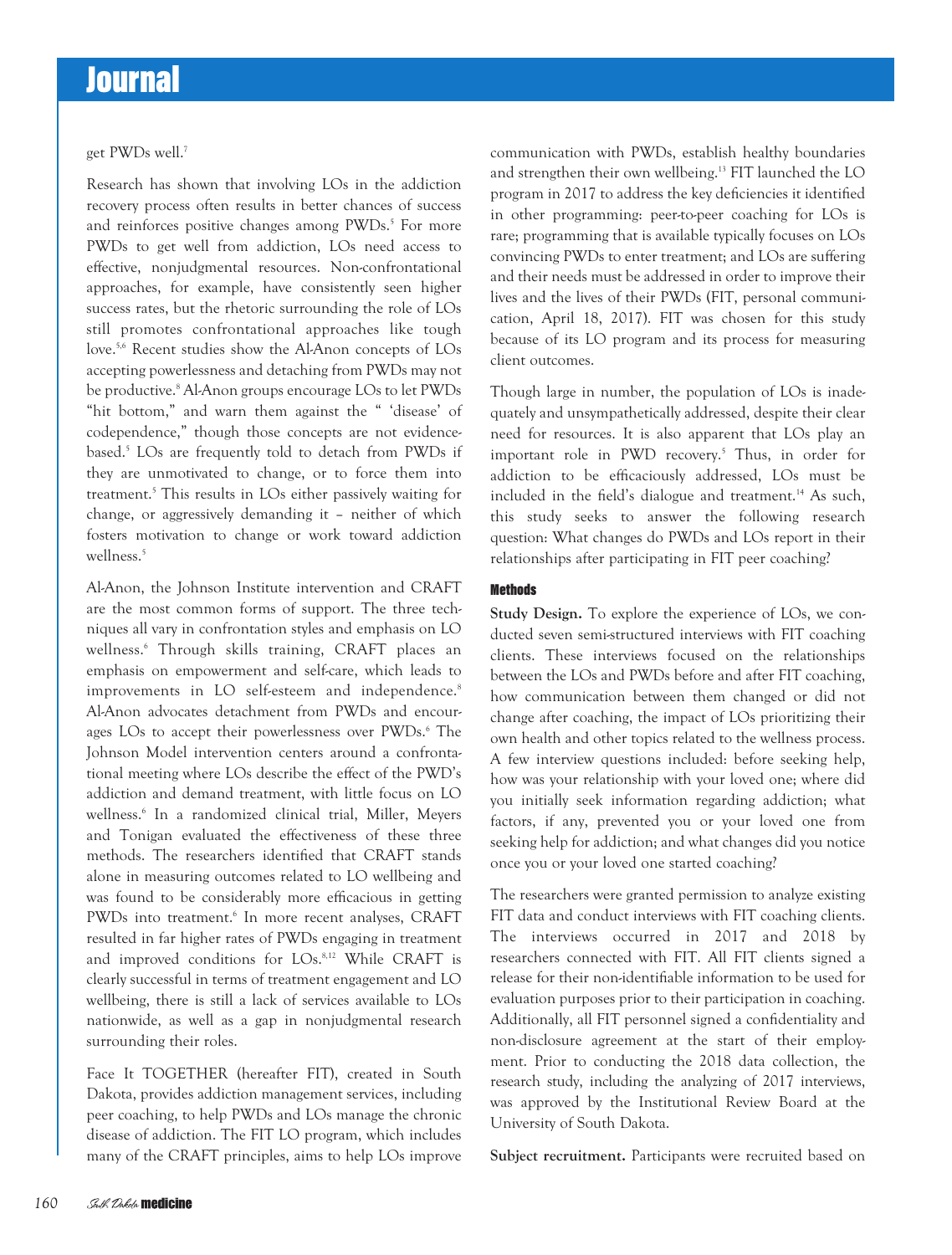the following criteria: 1) At least one PWD and one LO were related to one another; 2) Both the LO and PWD are currently or were previously enrolled in FIT coaching services; and 3) The PWD client is actively pursuing recovery and all clients, including LOs, are well enough to participate (decided at the discretion of their addiction management coach or coaches). All FIT clients are at least 18 years old. Otherwise, there are no qualification criteria to receive peer services from FIT. Participants were initially contacted about the study by their FIT addiction management coach. If verbal permission was granted to the coach, they were contacted by the researcher via email to set up an interview time.

Sample size determination and data saturation. Determining sampling size and techniques within qualitative research has a robust history of conceptual debate 15,16 including a number of debates regarding the use of a priori.<sup>15</sup> The researchers were bound in determining sample size by the limitations on the number of participants meeting criteria. There were 18 eligible LO members enrolled during the recruitment time period. Of those, five family units met the criteria because their PWD had also participated in FIT coaching.

Based on this, the researchers employed a posteriori homogeneous sampling technique. The researchers understood there would be difficulty in recruiting all that qualified, due to concerns with stigma and comfortability in sharing intimate details about their relationships. It was determined it was most important to ensure participants represented various components of the family system. The sampling size of the interview methodology, though small, was meant to be "rich and thick,"17 and was driven by the access to and experiences of participants.

Patton provides justification for a flexible sampling that is limited in quantity as long as the results are rich in information.18 "The validity, meaningfulness, and insights generated from qualitative inquiry have more to do with the information richness of the cases selected and the observational/analytical capabilities of the researcher than the sample size."18 The researchers defined reaching saturation based on Saunders et al. four models of saturation.<sup>19</sup> This study was determined to reach data saturation as the researchers exhausted their eligible and willing participants and the new data was redundant of data already collected.<sup>20</sup>

Participants. There were a total of seven participants – four LOs and three PWDs (Table 1). Participants of the 2017 interviews included two sets of heterosexual married clients: one with a husband PWD and one with a wife PWD. Interviews ranged from 15 to 30 minutes. Three were conducted in person at the FIT Sioux Falls addiction management center and one was conducted over the phone. Informed consent forms were signed by all four participants, who each received a \$50 incentive. Three interviews were conducted in 2018. A heterosexual married couple and their adult son were all interviewed separately, with each given a \$50 gift card.

Client characteristics were collected through FIT's intake survey instrument, which included an option to decline answering any of the questions. Two PWDs were men, while the four LOs included two men and two women. Alcohol was the primary addiction for two PWDs; bath salts was the primary addiction for the third. All participants were White and received education above high school. Five received bachelor's degrees, one received a master's degree and one attended college but did not receive a degree. At the time of coaching enrollment, four participants were employed full-time and one part-time, one was retired and one was unemployed but looking for work. Five indicated they never served in the military, one was a veteran and one did not answer the question. Income ranges included the following: one \$25,000-\$34,999, one \$50,000-\$74,999, one \$100,000-\$149,999 and two more than \$150,000, as well as one who declined to answer. All participants – LO and PWD – had multiple children.

Data collection and analysis. Data collection for this study began with the interviews, which ranged from 15-35 minutes. Participants were interviewed over the phone or in person. All interviews were audio recorded, transcribed by one researcher and interpreted using deductive thematic analysis procedures. As defined by Braun and Clarke, deductive interpretation is "a top-down approach, where the researcher brings to the data a series of concepts, ideas or topics that they use to code and interpret the data."21 This study's analysis is deductive because of the researcher's existing knowledge regarding addiction, behaviors surrounding LOs and PWDs and FIT's coaching program. As FIT's director of communications, the researcher had conducted numerous interviews with peer coaches and other team members who were a part of the 2017 FIT LO coaching program launch. Lastly, because the researcher had access to the existing interviews before conducting her own, it is reasonable to conclude the concepts and topics presented in that first data set influenced the next round of interviews. The steps to coding as laid out by Bazeley also influenced data analysis.<sup>22</sup>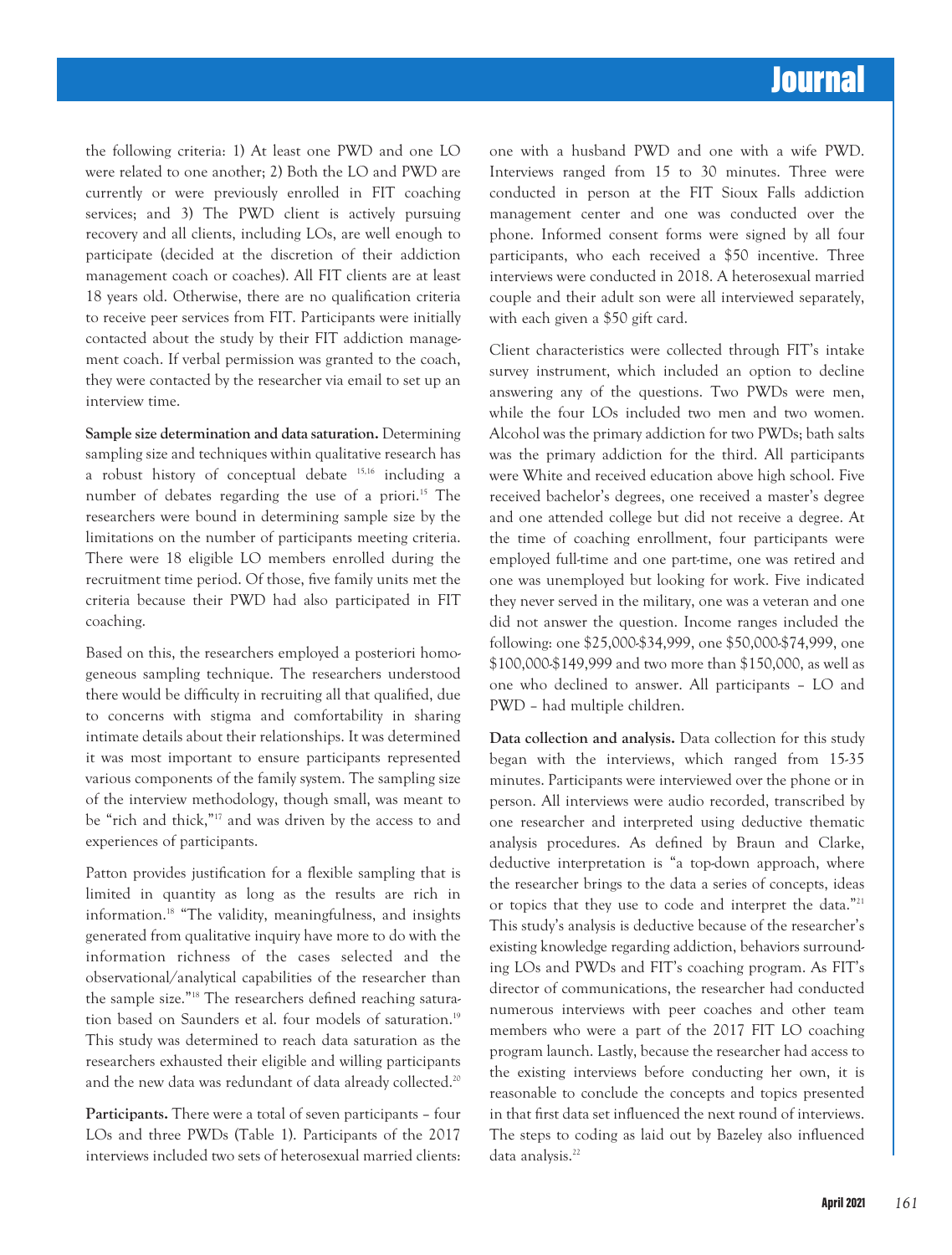| Table 1. Study participants and characteristics. |                              |                                                                                                                                                                                                         |                      |       |                           |                               |                              |                 |                                 |
|--------------------------------------------------|------------------------------|---------------------------------------------------------------------------------------------------------------------------------------------------------------------------------------------------------|----------------------|-------|---------------------------|-------------------------------|------------------------------|-----------------|---------------------------------|
| Client<br>identifier used<br>in data<br>analysis | <b>Client</b><br>description | FIT coaching<br>participation                                                                                                                                                                           | Primary<br>addiction | Race  | <b>Education</b><br>level | Employ<br>ment                | Income                       | Military        | Year<br>interview<br>took place |
| L01                                              | Husband LO                   | The husband initially<br>started coaching alone.<br>Eventually, they went to<br>coaching sessions<br>together.                                                                                          | N/A                  | White | College - no<br>degree    | Full-time                     | \$75,000 to<br>\$99,999      | No<br>answer    | 2017                            |
| PWD1                                             | Wife PWD                     |                                                                                                                                                                                                         | Alcohol              | White | Bachelor's<br>degree      | Full-time                     | \$25,000 to<br>\$34,999      | Never<br>served | 2017                            |
| L02                                              | Wife LO                      | The wife participated in<br>coaching for three<br>months before her<br>husband enrolled. They<br>saw the same coach, but<br>did not complete their<br>sessions together.                                | N/A                  | White | Bachelor's<br>degree      | Part-<br>time                 | More than<br>\$150,000       | Never<br>served | 2017                            |
| PWD <sub>2</sub>                                 | <b>Husband PWD</b>           |                                                                                                                                                                                                         | Alcohol              | White | Bachelor's<br>degree      | Full-time                     | More than<br>\$150,000       | Never<br>served | 2017                            |
| LO <sub>3</sub> A                                | Mother LO                    | After an initial session<br>with all three clients, the<br>son started his coaching<br>with a different coach.<br>The mother and father<br>continued their sessions<br>together with the same<br>coach. | N/A                  | White | Master's<br>degree        | Retired                       | \$50,000 to<br>\$74,999      | Never<br>served | 2018                            |
| L <sub>03</sub> B                                | Father LO                    |                                                                                                                                                                                                         | N/A                  | White | Bachelor's<br>degree      | Full-time                     | \$100,000<br>to<br>\$149,999 | Veteran         | 2018                            |
| PWD <sub>3</sub>                                 | Son PWD                      |                                                                                                                                                                                                         | <b>Bath salts</b>    | White | Bachelor's<br>degree      | Unemplo<br>$yed -$<br>looking | Decline                      | Never<br>served | 2018                            |

#### **Results**

This study sought to understand how the relationship between someone with the disease of addiction and their loved one changed after participation in peer coaching. Overall, five primary themes were identified regarding relationships, communication and wellness of LOs and PWDs: "reduced addiction's impacts," "increased knowledge," "openness to resources," "improved communication" and "mutually beneficial." The themes "reduced addiction's impacts" and "increased knowledge" highlight the pain, confusion and helplessness LOs experienced when trying to help PWDs without the guidance of a peer coach. The remaining three themes, "openness to resources," "improved communication" and "mutually beneficial," explain the improvements participants reported as a result of FIT coaching in more detail. Though experiences were varied among the sets of LOs and PWDs, all had similar

162 Salk *Dokolo* medicine feelings regarding the results of coaching and LO involvement.

Theme one: reduced addiction's impacts. The first theme illustrates the day-to-day stress and additional responsibilities experienced by LOs prior to coaching. Before PWDs achieved wellness, the lives of LOs were characterized by worry and their attempts to reconcile PWDs' shortcomings in family life. After receiving guidance from their FIT coaches, LOs experienced relief and balance in their lives. This theme emerged early on in nearly every participant interview – LOs were overwhelmed and frustrated by their PWD's addiction and their inability to fix what was happening. LO language surrounding this theme included words such as "afraid," "exhausting," "stressful" and "consuming." While PWDs were suffering from the symptoms of addiction, LOs' daily lives were tumultuous and demanding, particularly the spouses. The parent LOs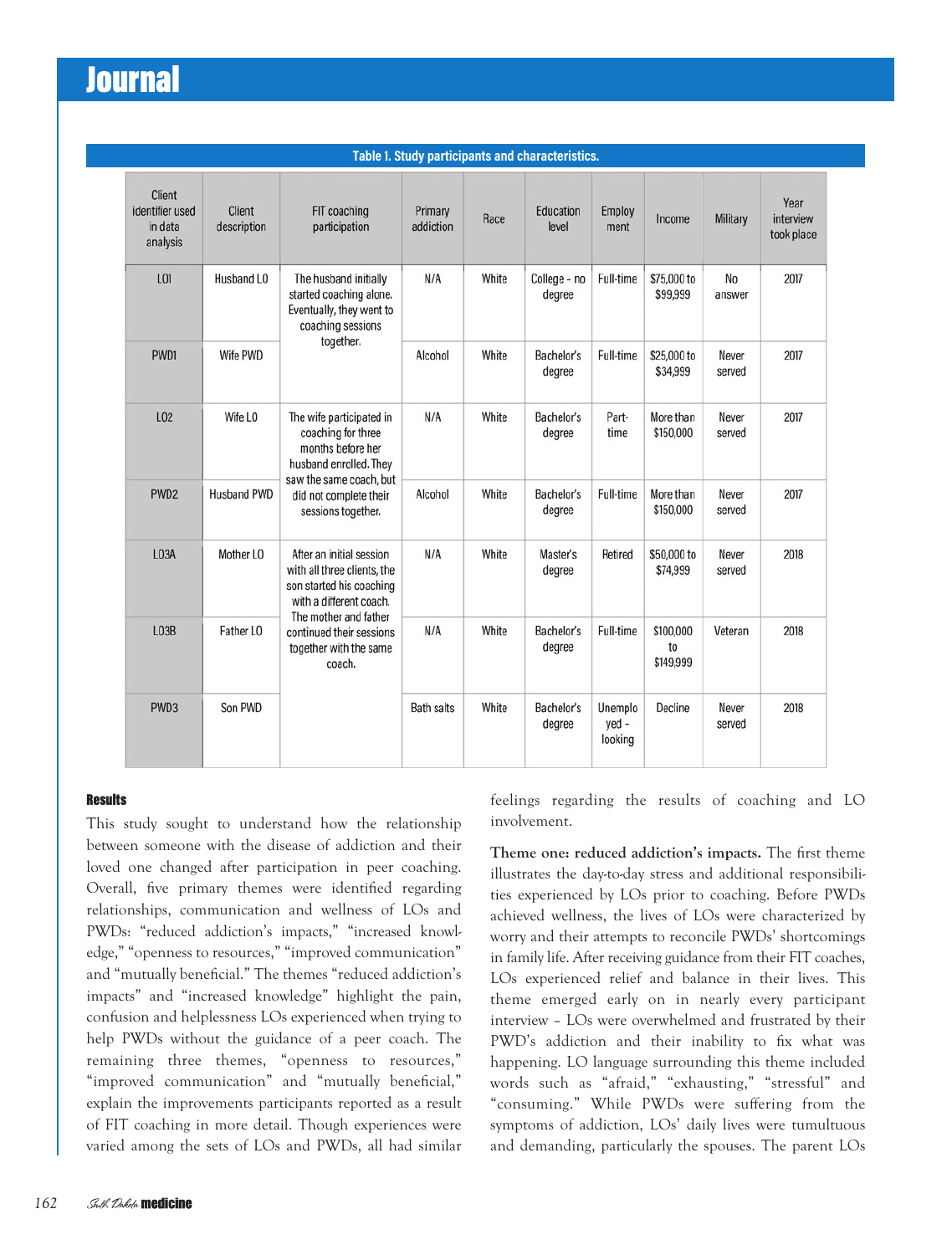also described exhaustion but were more removed from the day-to-day impacts of their son's disease before he moved in with them. Spouses described addiction's effect on their daily responsibilities in more detail, particularly when it came to their children. The husband LO, for example, said his family business was impacted by his wife's addiction. Prior to coaching, he was always stressed wondering if she was inebriated or unconscious around the children, so he tried to "take care of" more responsibilities around the house:

Prior to seeking help, again, I didn't know what to do to fix it. I couldn't fix it. Um, so it destroyed our life… I would never want to go through it again and hopefully I don't have to. Um but I think I can walk through that path a little more peacefully now with what I've learned from Face It TOGETHER.

Prior to getting help, he and his wife described their relationship as distant and disconnected. The wife PWD described trying to avoid her husband in an attempt to hide the symptoms of her addiction. After learning skills from his FIT coach, the husband LO felt he was moving forward rather than "constantly taking steps back."

Similarly, the wife LO and husband PWD described their pre-coaching relationship as disconnected. The husband PWD was absent from the home a lot of the time because he was either working or drinking. A mother of four children, the wife LO tried to take care of as much as possible for her family. Even though it was "all-consuming," she was hesitant to get help when she first started coaching because she was afraid of what changes would occur:

I think I was just so busy doing everything else that you just kind of, time flies by and you get through it as another day, another day. I mean even to the point where, um, I sought help, it, you know when I came in and began talking to Dave and, and I'm saying, "Maybe if I just keep doing this, you know, maybe it's easier if I just keep doing what I'm doing." Because the thought of what might happen, whatever he chooses to do, um it's kinda scary 'cause I don't know what that's like. But I know what this is like and I've done this and I can keep doing this. It's exhausting and it's isolating and it's lonely but I can do it. … You just don't know what change will bring. But it was the best thing we could've ever done.

For years, she tried to be a "super mom" and maintain normalcy within their lives. She did not realize how much she was taking on, emotionally and within the family, until she became a FIT client. Before her husband received help, her daily experiences revolved around his drinking and her consequent difficulties keeping everything in order.

All four LOs described ways they tried to take care of as much as possible to lessen addiction's effects on daily life, especially regarding the children of PWDs, prior to coaching. Spouse LOs described taking on more within their households to reduce the impact of their spouse's addiction, and the parent LOs eventually helped their son take care of his children at their house. Once they received help, LOs experienced more balance and less stress in their lives.

Theme two: increased knowledge. The second theme also demonstrates how the difficulties and confusion LOs experienced lessened with the help of a FIT coach. Prior to coaching, LOs did not know what to do for their PWDs for extended periods of time. This was true for years; all LOs relayed the distress that resulted from not knowing how to best help. This worry and lack of direction had a significant impact on LOs. Additionally, they expressed frustration at the absence of effective solutions for addiction. Once LOs learned more about the disease and ways to effectively treat it, they experienced immense relief. The wife LO said she thought about reaching out for help several times throughout the years but felt overwhelmed and unsure of what to do: "There were numerous times where I thought we needed help. But I didn't know what to do or where to go." Similar to the rhetoric of the first theme, she felt overwhelmed when it came to getting her husband the help he needed. Though it would sometimes improve, he struggled with the disease for years and she was at a loss for how to best support him.

When they first found out about their son's addiction, and for years after, the parent LOs grappled with how to help their son. Even after he moved in with them, they were unsure of what to do to help him overcome his disease. Before he engaged with FIT, the father LO said he had little knowledge of addiction and did not know what to do:

You know our love for him was never-ending, but we didn't know how to help. And uh, so we, we had, you know it was, [sigh], you know it was pretty, pretty exhausting to not know and you know worry about him all the time every day. Um, not knowing what he was doing and how he was handling it.

Unfortunately, this was a common experience among the LO participants. The turmoil and anxiety was clear – LOs did not have the information they needed to help their PWDs become well. Before FIT coaching, spouse PWDs gave examples of communication and other actions of LOs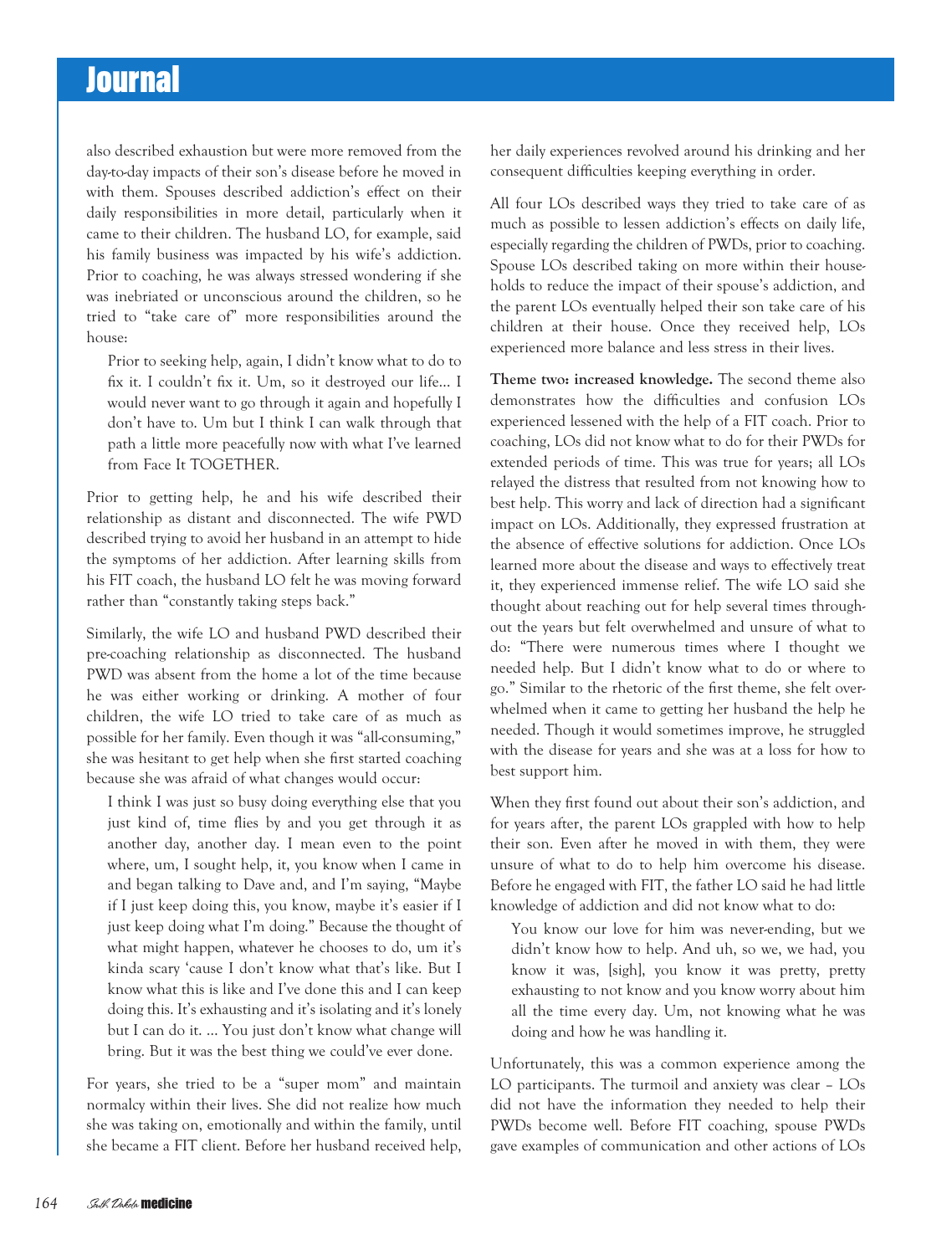that did not help further their recovery or desire to seek help. The wife PWD stated:

He was very um, unsure of like boundaries and what he could and couldn't do, and he didn't know really any way to help me or support me other than, "Don't drink. You can't drink. Don't do it. I can still drink, but you can't." Um, and then by the time I went to treatment for the second time, he, he wouldn't become as angry at all. Like he started talking to me differently, and starting out like, "You know, no matter what I love you, but I do notice something's not right." And when he would talk to me he wouldn't yell, he wouldn't scream – he would talk.

She said her husband asked if she needed help multiple times, but "had no idea what to do" until he became a FIT client.

Overall, this helplessness prior to coaching resounded across LO interviews and also appeared in PWD interviews. LOs struggled to find reliable information to help their PWDs seek help and get well, often for years, until they enrolled at FIT.

Theme three: openness to resources. After participating in FIT coaching, LOs were open to other forms of support for their PWDs. This theme is important because flexibility allows PWDs to choose what works best their wellbeing. PWDs expressed gratitude for this change; the wellness process became more collaborative and less rigid. For example, after her husband enrolled at FIT, the wife PWD said he helped her see her options for support:

I'm glad he reached out. Because to me, in my mind it was like once I left treatment it's like, "Okay, I have to follow this straight and narrow path and I can't deviate from it at all. I have to do what they said in treatment to be successful." Whereas it's like there's tons of things I can do to support my recovery and to stay well, other than what they said to do in treatment. And he kind of showed that to me too.

The husband LO now feels he has the skills to better handle challenges relating to addiction. The guidance and encouragement he received as a FIT client put them in a "better position" to do so.

This openness was also expressed by the parent LOs. After meeting with a FIT coach, the mother said "it became clear" her son did not need to go back to in-patient treatment. He had already gone twice before without success, so it did not make sense to pursue that option a third time. This realization provided relief to both parents because it demonstrated there were other ways for their son to get well. He did not need to succeed in a traditional treatment program in order to succeed in his own recovery. Additionally, the parents and son all mentioned their positive feelings about the ongoing support provided by FIT. Prior to FIT, the parents had a very minimal role when he was enrolled in treatment. Once they started coaching, they were able to learn and get well alongside their son over time.

The wife LO was enrolled in coaching for at least two months before her husband sought help from FIT. She was surprised by the number of options she had for her husband when it came time for him to seek help. She made a point not to push coaching on him when she started the program. Instead, she created a list of options he could choose from. Her husband said he benefitted from the additional level of accountability that his FIT coach provided, as well as his knowledge of other support systems if he needed them. This increased openness to resources was helpful to LOs and PWDs – it allowed for more collaboration in the wellness process and contributed to the heightened empathy LOs felt toward PWDs.

Theme four: improved communication. Nearly all participants described an improvement in communication in their relationships once LOs started coaching at FIT, even before PWDs sought FIT coaching services. Prior to receiving help, communication between spouses was described as angry and confrontational. Spouse PWD language surrounding this theme included words such as "defensive," "aggressive" and "demanding." Spouse LOs said they would try to make their PWDs realize how "awful" they were being in order to get them to change. For example, the wife LO said she knew her confrontational approach would usually only make her husband want to drink more, not less, but she did not know how to stop or what her reactions should be:

I would get mad, and your natural responses, I'd yell at him, I'd nag at him, I'd say things, mean things I think 'cause I thought that made me feel better. You know like, "You're a loser," or whatever I'd say, hurtful things, which didn't make me feel better, it made me feel worse. Um, and all that it did was perpetuate the cycle of him wanting to drink.

After she enrolled as a client at FIT, she did not react angrily. Instead, she would state her perspective and explain that she would not remain unhealthy. Eventually, after several FIT coaching sessions, she laid out her husband's options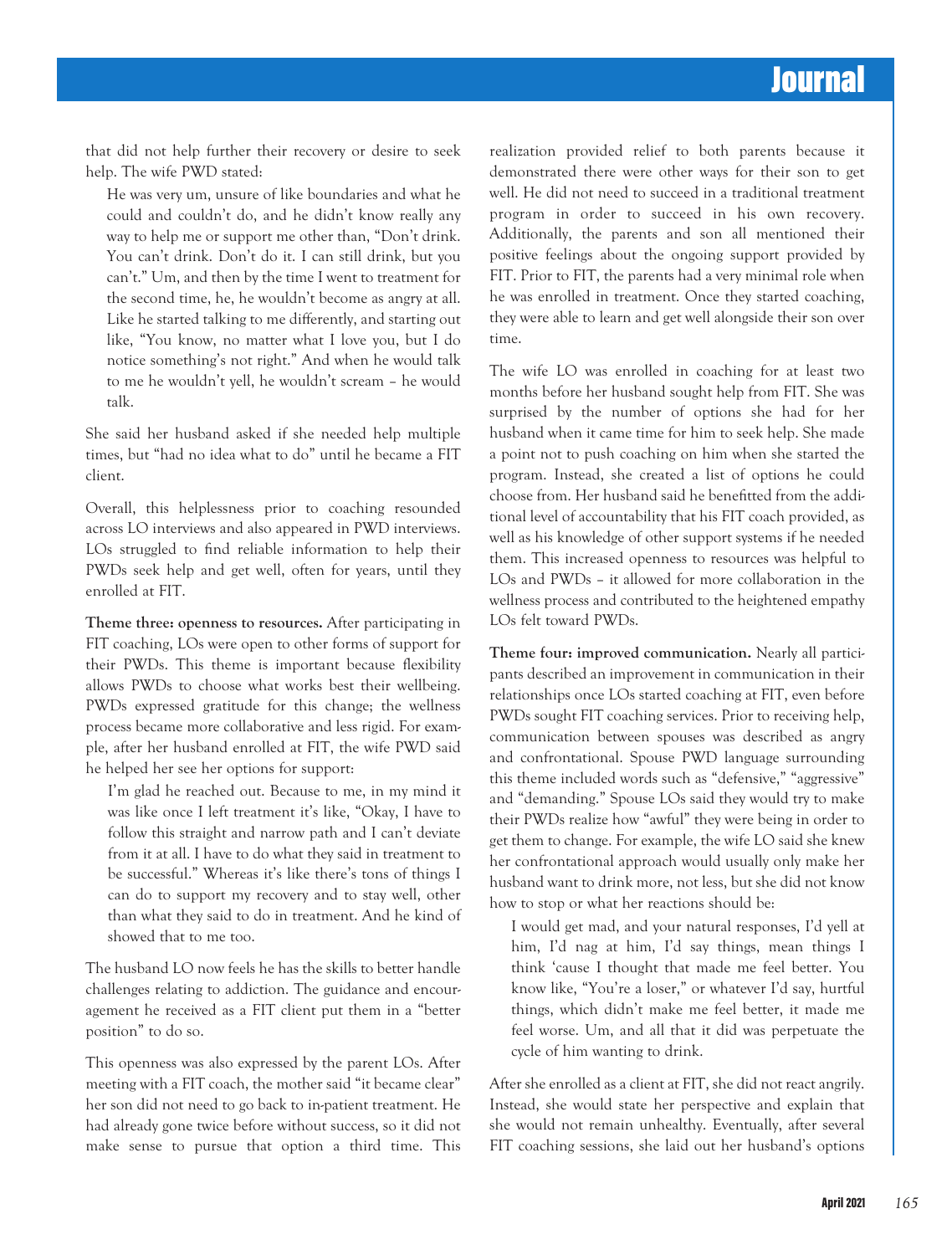for getting well. Though similar to an ultimatum, it was not delivered in anger and included several choices for his behaviors moving forward. She did not push coaching or other treatment supports but said he would have to either get well with her or stay unwell by himself. Her husband, the husband PWD, said before coaching, their communication "almost solely revolved" around his addiction and was disconnected. The confidence his wife gained while she was engaged with FIT made him think about his choices and how they were affecting the people closest to him. After some hesitation, he decided to enroll as a FIT coaching client and pursue addiction wellness.

As with the first couple, the conversations between the wife PWD and husband LO changed significantly after FIT coaching. Prior to receiving help, the couple fought often and did not understand each other. The wife PWD said she used to deny she had a problem; she did not feel supported and was unwilling to talk to her husband. After he became less confrontational, she was less likely to make excuses for her behaviors. She said her husband's approach changed once he became a FIT client, which resulted in better conversations between them:

I didn't become so defensive. Like I wouldn't put up a wall right away and try to push him away. It was more like, "Oh, he's talking to me so I can talk back. I don't need to bring up all these defenses and justify everything and explain and make excuses, I can just talk to him about it because he's approaching me in a normal way I guess."

Once they were able to have a conversation without it escalating into an argument, the wife PWD was more open to receiving help. The husband LO said one of the first things his FIT coach told him was to go home, apologize to his wife and tell her he would do things differently. Previously, he was verbally aggressive, which resulted in frequent arguments.

Two participants did not fit within this theme. The mother LO and son PWD did not feel coaching impacted their communication:

We, we were not yellers and screamers. We've never been yellers and screamers. That, that's not our, the way we do things here.

As relayed above, the mother LO felt her communication remained consistent. She did express the desire for her son to be more open with his struggles, but understood he did not want his parents to worry and is not a very communicative person in the first place. The son PWD also did not believe there were any changes in his interactions with his parents:

They were, you know, they were supportive, they always have been. So, um, I don't know if anything really changed there.

He did not experience any confrontational exchanges with his parents, though he did describe ultimatums he received from his wife at the time of his active addiction. This view – that coaching did not impact communication with his parents – may be due to the development of his addiction later in life, their non-confrontational dispositions or his introverted demeanor.

The father LO, however, believed there was a gradual improvement in communication with his son. He described his son as "a new person," though he said his son is still not talkative:

Well, um, actually, I can talk to him. I mean I, you know before, before we were, when we'd talk we were you know just on, we didn't know what to say. And we were on pins and needles.

Once LOs had the skills to talk calmly with PWDs, they were more effective in their communication. This was especially evident among the spouse participants, who previously fought often. One common improvement was increased empathy on the part of LOs. After FIT coaching, LOs had an easier time relating to their PWDs, as well as a better understanding of the disease of addiction. This presented itself a little differently for each LO participant. The parent LOs were particularly grateful for the knowledge they gained regarding addiction. Both parents said they were glad to no longer be "ignorant" when it came to the science behind the disease, which helped explain their son's behaviors and lessen their fears surrounding a potential recurrence of symptoms. The father LO said their understanding of addiction allowed them to help their son to a "much greater extent" than they thought was possible.

Similarly, the wife LO stated she gained a better understanding of how addiction was affecting her husband once she engaged in FIT:

I don't know if I was ever really putting myself in his shoes and like thinking about what this was like for him. And so all that reading material kinda helped you see they don't want to be like that, they don't want to continue to hurt you, they don't want to continue to let you down, but they're, they have a disease.

She said she became more supportive, loving and under-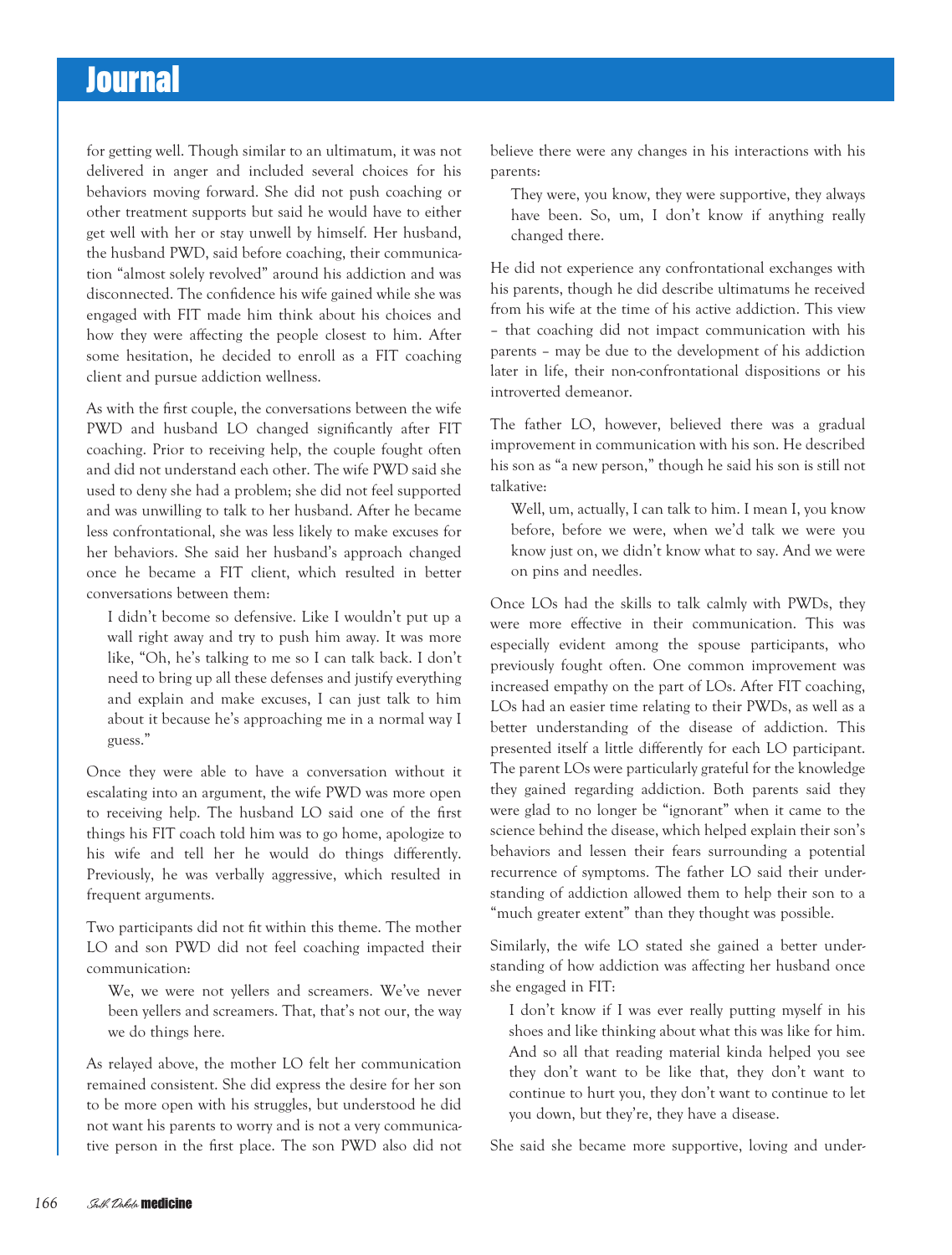standing after coaching. Though it was a process, she now feels like she has a "partner in life" she can rely on. Approaching her husband with compassion, rather than anger, was helpful to their relationship and wellness.

The husband LO also used to react to his wife with anger and frustration, but changed his approach after meeting with a FIT coach:

(My FIT coach said,) "You just gotta be positive, you gotta be there for them, you gotta listen to them. Um, they need help, they've got a disease, you can't just kick them to the curb and try and move on with your life, we're in it." Um, so the approaches that Dave gave me um, the coaching, made a night and day difference.

He said he now has confidence in his wife and in what he has learned – he has a better direction moving forward in wellness. He appreciated the emphasis his coach placed on compassion and received better responses from his wife when he adopted an empathetic approach.

Though not every participant agreed that coaching had a significant impact on communication, most noticed a considerable change in their conversations. This led to PWDs being more willing to talk and more open to help, particularly when it came to changes within their spouses. Empathy and understanding also greatly increased among all LOs, which increased support for PWDs in their attempts to get well.

Theme five: mutually beneficial. The final theme demonstrates that participation in FIT coaching was beneficial to both LOs and PWDs. This was expressed by every participant. Each set of LOs and PWDs approached coaching a little differently, but all believed participating together was "helpful" and "amazing." Before meeting with coaches, LOs experienced exhaustion, embarrassment and isolation, and PWDs faced anger and confrontation. As LOs became equipped with knowledge of the disease and wellness resources, they were able to make sense of their PWD's addiction, start effectively communicating and begin their own journeys to health. These progressions made PWDs feel supported while they were trying to get well.

One couple – the husband LO and wife PWD – eventually received their coaching at the same time from the same coach. At first, the husband went alone for help when his wife was enrolled at an in-patient treatment facility. Once she completed treatment, they started going to FIT together. Both were grateful to have a "neutral" person in the same

room to help them work through issues. The fact that it was a form of support for both of them was helpful:

He didn't do anything for himself when I was going through treatment the first time. So he was just like stuck in this place, whereas I was like trying to go forward and, you know, um, get on a better path, he was still kind of stuck in the same spot. Um, but when he started getting help, then I could, he's like, he's doing it with me.

Without FIT, the husband LO said they would be "absolutely broken" – coaching was a way for them to move forward in their relationship and wellness, rather than continually fighting or moving backward. The encouragement and information he received at FIT fostered a team-like approach to addiction wellness.

Though the wife LO and husband PWD saw the same peer coach, they did not complete their sessions together. Despite that, their experience was similar to that of the other couple. The wife LO said she "couldn't imagine" going back to their previous way of life:

Even if he had never chosen to get help… and I ended up just being a parent to my kids by myself, I still would've been in a much healthier, better place after receiving help through Face It than if I had never gotten help... So even if maybe both of us went to the, wouldn't have ended up healthy, at least the kids and I would've been in a good place. So to me even if it's not successful, the person suffering doesn't actually maintain sobriety, I still think that the family members, the loved ones are gonna be healthier.

The wife LO said she did not know she needed help herself until she started getting it from her FIT coach. Even before her husband enrolled as a client, she was in a much better place. This allowed her to take care of herself and her children more effectively.

As in the spouse relationships, the parent LOs were grateful for a resource that could help them support their son in his wellness. At first, both parents and their son saw the same FIT coach at the same time. After that initial session, all three went to FIT at the same time, but the son PWD saw a different coach. Both parents appreciated the opportunity to go with their son. Rather than him trying to overcome his addiction alone, they were all able to get help together:

Um, but the success of living each day and making you know progress uh, wouldn't have been possible if it hadn't been Dave and Face It TOGETHER. Um, I, I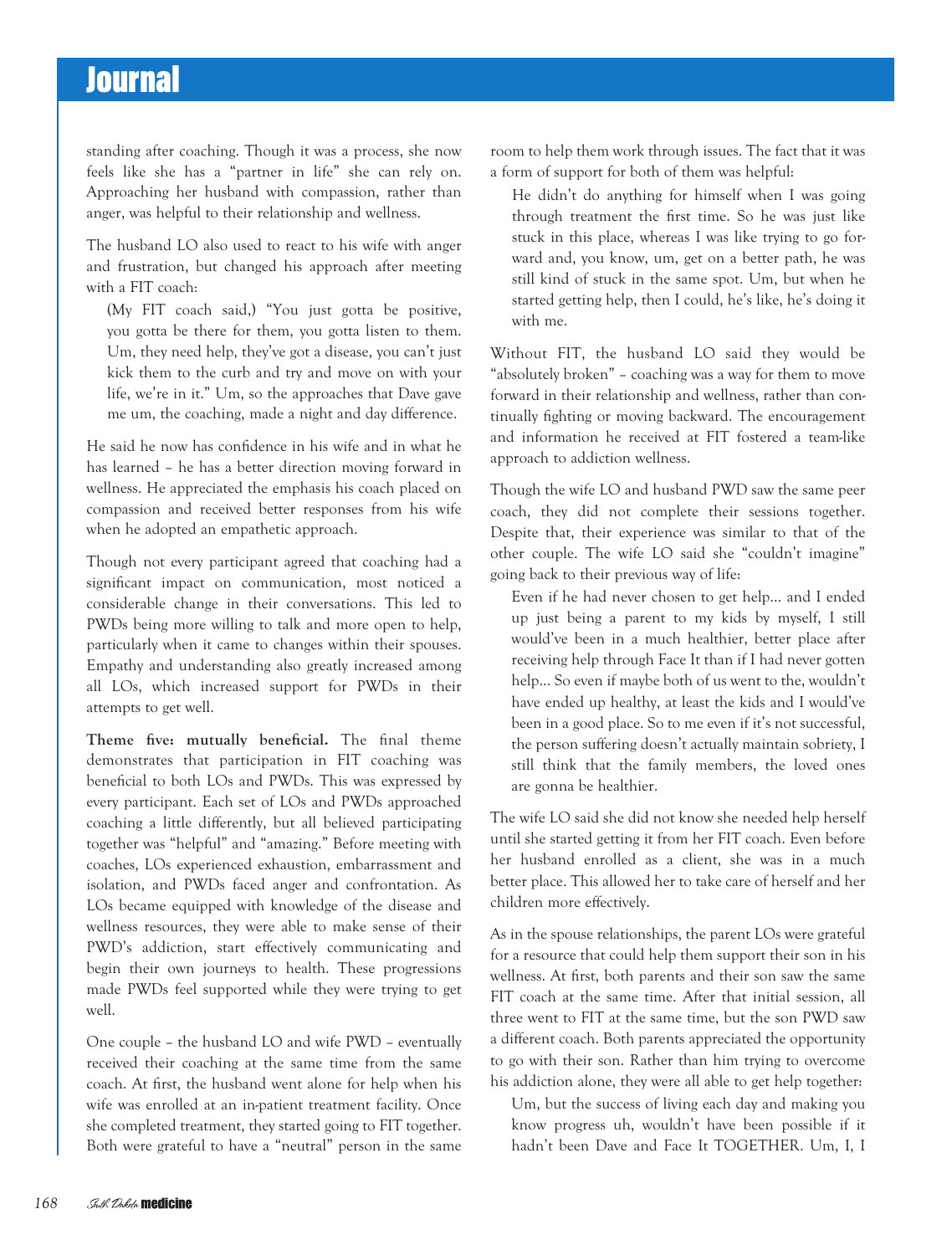firmly believe that. I just think that's the key to getting well is to have, I mean I guess our support as father and, and, and mother and whether it's a spouse or it's somebody else, that really totally understands that they can help that, that person that is addicted.

The father LO, as quoted above, appreciated the opportunity to be there for his son in a meaningful way. He and his wife, the mother LO, were happy to have a FIT coach guide them through their progress as a family. Their coach served as a "beacon of hope."

A significant piece to this theme was the fact that all participants felt they could relate to their FIT coaches. This gave them hope, which LOs were especially desperate for. The wife LO, for example, said she was grateful she and her husband could both relate to the same coach, though they did not see him at the same time. The husband LO said he could tell his FIT coach was a genuine person, which let him know he was invested in his wellness and would not give the "typical" responses present within the addiction treatment field.

The husband PWD also had poor views of treatment agencies, which kept him from seeking help for years. He said FIT's approach was less daunting than he initially thought:

And uh, it was just I guess it was very helpful to be able to talk to somebody who had experienced it and then just pretty much was there to listen 'cause that's, I think that's what he probably did the best is, uh, didn't interject a lot of ideas but um always gave me some support and help based off of some of the things that I'd asked him. And so, um, that type of coaching just fit my personality and what I was used to with that and I think that's probably why it was so successful for me.

This relatability he found within his coach helped ease him into FIT and feel more comfortable receiving help. He found it helpful to talk to someone who knew what he was going through.

At the time the son PWD started FIT coaching, he was isolated and did not have many social supports other than his parents. He said he was "stuck" and "withdrawn." Being able to talk with his coach in an honest and nonjudgmental environment was helpful:

Just to have somebody to talk to… I think it was, he could relate to me and what I was going through and I was, it was good to uh, hear from somebody who'd been there themselves you know.

He said his coach gave valuable advice and encouraged him to seek other forms of support. This reassured his parents, who were glad he had someone to talk to. His mother said she does not believe they would have been able to help him the way his peer coach did, because they did not have the same lived experience. She talked at length about the sense of hope she felt at FIT.

All participants found the lived experiences of their FIT coaches valuable. Their ability to relate to their coaches resulted in feelings of trust, authenticity and approachability. Those who were previously wary of receiving help, most notably the husband PWD, found FIT to be a good form of support. Additionally, LOs who were unsure of FIT's ability to help them discovered they also benefitted from its coaching, even before PWDs enrolled as clients.

#### **Discussion**

This project examines the impacts of LO peer coaching. It shows coaching's positive influence on relationships and communication between LOs and PWDs. Prior to coaching, relationships were disconnected and communication was poor. Conversations between PWDs and LOs generally revolved around addiction, and in the case of spouses, resulted in fights. The information and skills provided to LOs through coaching encouraged empathy and collaboration, which helped improve their relationships with their PWDs. LO coaching is mutually beneficial for both the LOs and the PWDs. Engaging in recovery together allows clients to view things from each other's perspectives, which increases open dialogue surrounding a previously charged topic. Additionally, coaching helps LOs prioritize their own wellbeing.

This study highlights the immense confusion and adversity faced by LOs before receiving help, which reinforces existing research regarding the impact of addiction on LOs. This disease has a significant influence on LOs – their daily lives were characterized by emotional distress and additional responsibilities to lessen addiction's impact on daily life.

This study includes a previously unstudied form of support: FIT LO peer coaching. As expressed by participants in the theme "openness to resources," PWDs benefit from a comprehensive list of support in their wellness journeys. This flexibility is also valuable to LOs, who no longer felt their PWDs were limited to only one or a few options and therefore not as likely to succeed. This demonstrates the importance of research and availability of as many forms of addiction support as possible in order to meet the needs of those seeking wellness.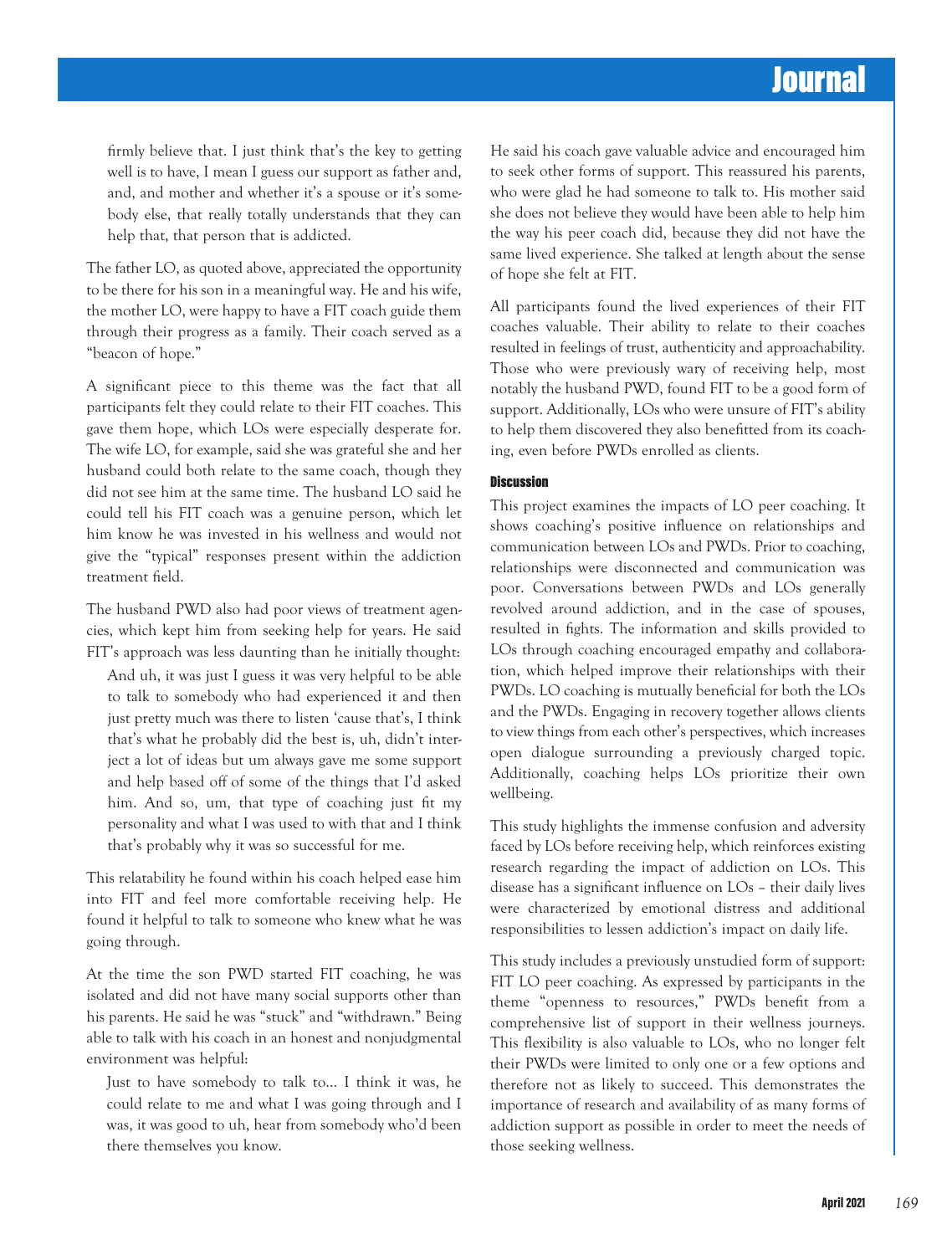This study's qualitative results shed more light on LOs, a historically neglected and stigmatized population. Addiction has adverse effects on family functioning, well-being and ability to continue providing support.<sup>9</sup> Spouse LOs have reported being less content with their intimate relationships,<sup>23</sup> which was evident in the participant interviews. The issues surrounding addiction for LOs are exacerbated by stigma and judgment. Though stigma was outside of the scope of this study, multiple LOs did mention the isolation and blame they felt throughout the course of their PWD's addiction. Had more questions been geared toward this topic, it is reasonable to assume they would have reported feelings similar to others expressed in studies on LO stigma. For example, research has shown that LOs often fear judgment from others and consequently do not talk openly about their experiences.<sup>9</sup> The shame and negativity LOs receive when they reach out increases their reluctance to seek professional help.9 When LOs do pursue help, it is imperative they receive effective and empathetic support, particularly from a LO peer. Promoting empowerment among LOs is integral to overcoming stigma,<sup>9</sup> and consequently getting more people well from this disease. Providing accurate and nonjudgmental information to LOs was shown to be an important step toward wellness for the participants of this study.

LOs are affected by their PWD's addiction; they need support in order to become healthy and to help their PWDs do the same. Little is understood regarding the role of their wellness in the PWD recovery journey, which is what this study aimed to amend. It is clear the disease of addiction cannot be adequately undertaken without including LOs in dialogue and treatment. Not only do they need to be included in the conversation, but they also need to be provided adequate resources to deal with their confusion and stress.

This study has several limitations. First, participant recruitment was a challenge. The disease of addiction can be difficult for people to relive; they may have been hesitant to talk about their experiences for fear of emotional distress, stigma or both. Because the study called for LOs and PWDs, both had to be willing and well enough to participate. This is an important prerequisite for PWDs, who could be at an increased risk of psychological distress or a recurrence of symptoms if they are new to addiction recovery. In past FIT projects, evaluators have found it especially difficult to recruit LOs, because they do not want to speak about their PWDs' struggles with such a stigmatized disease, especially if they are still experiencing symptoms. Additionally, because participants were initially contacted

by their addiction management coaches, FIT clients who stopped their involvement with FIT because they did not find coaching helpful were not included. Consequently, those who were willing to participate likely had positive feelings about FIT coaching. Another limitation of this study is the lack of diversity among the participants. Though FIT's LO client base is increasing, there were a limited number of clients to choose from that fit all the criteria. This resulted in a group of participants with similar demographics, most notably race and education. Furthermore, the interviews were conducted by two different people one year apart. As the interviews were semi-structured, this resulted in slight differences in questions and, consequently, data.

Future studies regarding the role of LOs in addiction wellness should include a more diverse set of participants, including a range in demographics such as race, income level and addiction substance. Clearly, as shown in the literature, there is a major gap in research when it comes to male LOs. They need to be included more consistently in research to ensure a more complete understanding of LOs and their roles. Additionally, different PWD and LO relationships should be studied to ensure coaching is effective across a range of LOs affected by addiction. For example, this study included a set of interviews with a husband, wife and their adult son, who developed addiction later in life. Future studies should be replicated with young adult PWDs, as well as with parent PWDs. Similarly, because multiple LOs are typically affected by one PWD's addiction, further studies should explore how the primary LO's wellness affects the whole family or support system, regardless if the other members engage in FIT coaching, support groups or other treatment programs. This could include the effect on siblings, grandparents, children, close family friends or others directly impacted by a PWD's addiction.

One theme that emerged in this study, "openness to resources," was an unintentional but unique finding that should be further explored. PWDs were grateful their LOs were more receptive to different approaches to wellness and LOs were relieved to learn there was a variety of feasible options available to their PWDs. Often, existing forms of support within the addiction treatment field can be rigid in their expectations of those seeking wellness from addiction; they are not always flexible about other approaches outside of their respective organizations. Therefore, it is reasonable to assume the impacts of this openness remain relatively unstudied.